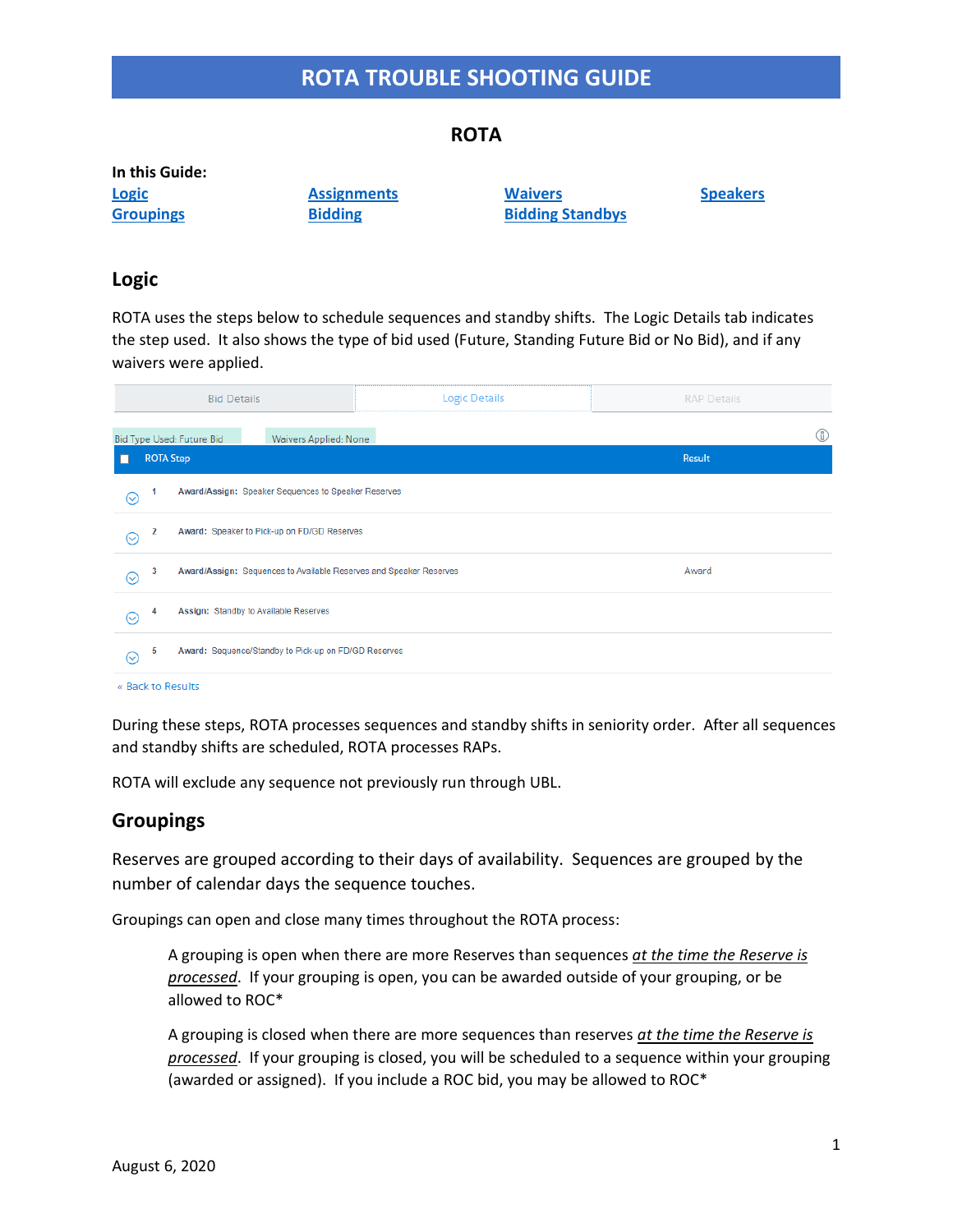ROTA processes in seniority order. When ROTA reaches your seniority, you will be scheduled (awarded or assigned) a sequence or allowed to ROC, if not required coverage\*

### **\*See** *Bidding, ROC (Remain on Call)*

A Reserve in a closed grouping may be awarded a sequence in a higher grouping, it the higher grouping is closed.

A Reserve may be awarded a sequence from a lower grouping when junior Reserves are available to cover open sequences in his/her grouping, without forcing a Reserve to work a day off.

ROTA processes in seniority order, so a more senior Reserve may be assigned a sequence bid by a more junior Reserve. ROTA awards/assigns in the same step; if a grouping is closed and a senior Flight Attendant must be assigned, ROTA will choose from all the open sequences. The junior Reserve's bids will not be considered until ROTA processes his/her seniority

#### **Exception**

A Reserve may be awarded a sequence outside of his/her grouping if it is an IPD, pure NIPD, or 1-day sequence with greater than 8.59 block hours, providing the award does not force another Reserve into a day off.

#### *This exception does not apply between 15 November and 5 January.*

## <span id="page-1-0"></span>**Assignments**

ROTA assigns sequences in seniority order. The assignment properties include:

- Legality checks
- Maximize coverage
- Maximize sequence days assigned (assignments within your grouping)
- Minimize days off used (assignments to a higher Grouping)
- Ensure seniors work less (assigned highest hours, least number of days)

If all things are equal, the earliest departure time is assigned first.

Standby shifts are assigned in inverse seniority order, using the assignment properties above and previous standby assignments.

#### **Example: 2 open Standby Shifts, 0600 and 1000 3 FAs unassigned**

|                    | <b>Seniority</b> | <b>Assignment</b>                                     |
|--------------------|------------------|-------------------------------------------------------|
| <b>FA Christie</b> | 21212            | Assigned 0600 Standby, minimum 3-days                 |
|                    |                  | 1 previous Standby Assignment. Is Legal and Available |
| <b>FA Arnette</b>  | 21220            | Not assigned Standby                                  |
|                    |                  | Already assigned Standby 2x (JCBA 12.F.5)             |
| FA Oswald          | 21300            | Assigned 1000 Standby, minimum 2-days                 |
|                    |                  | On HBR until 0700. Not legal for 0600 Standby         |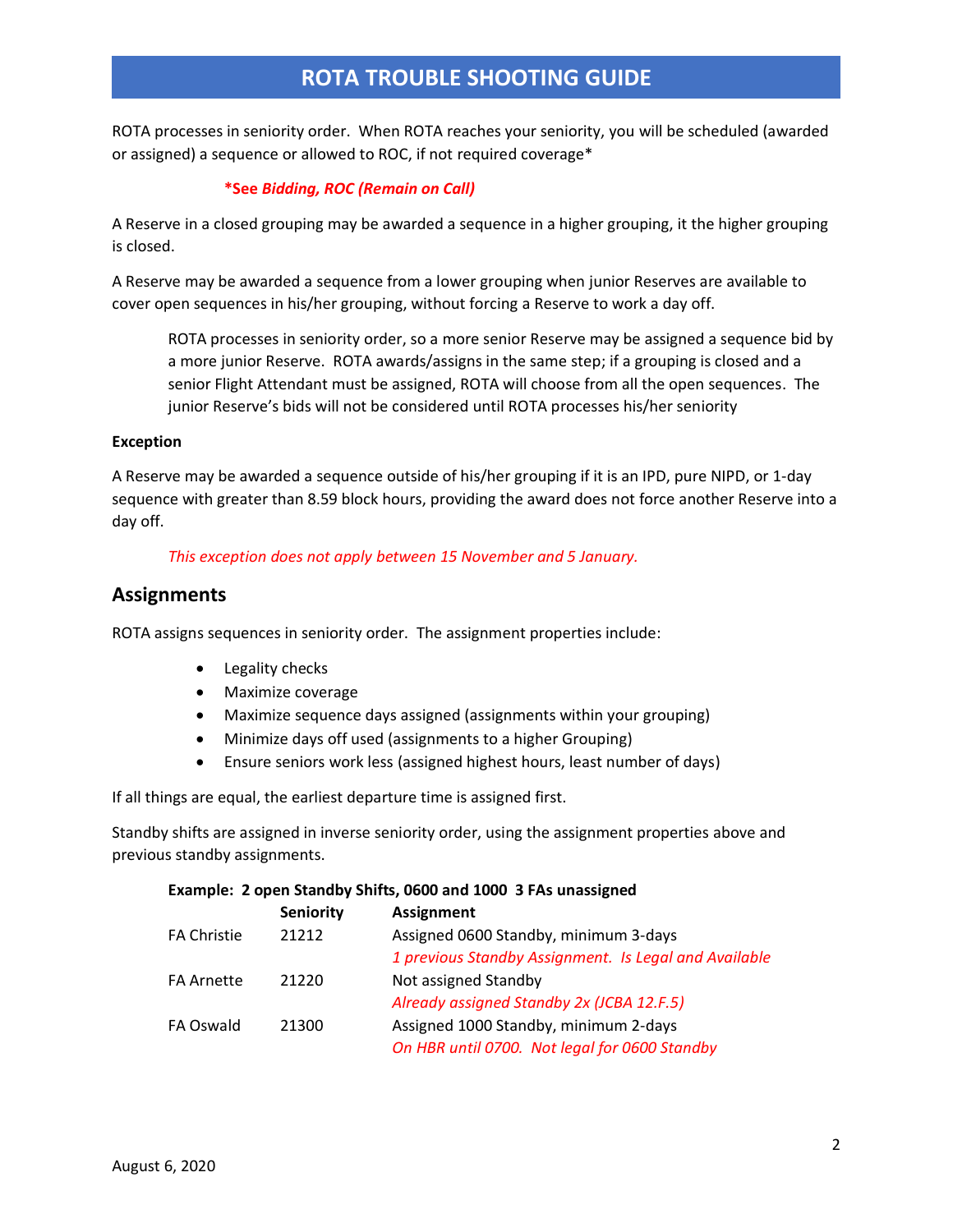# <span id="page-2-0"></span>**Bidding**

## **Daily (Future) and Standing Bids**

Daily bids – Bids for a specific date. Daily bids override standing bids. Once you place a daily bid, your standing bid will not be considered. You may enter daily bids up to 7-days in advance of the ROTA run.

Standing bids – remain in the system until you remove them. Daily bids entered for a specific date override standing bids on that date.

ROTA will only consider a Daily bid or a Standing bid. Your Standing bid is only used when a Daily bid is not present. If RAP preferences are the only item in your Daily bid and Standing bids are present, ROTA will use your Standing bids.

#### **\*Speakers have additional steps. See** *Speakers* **for additional information**



#### **RAPs**

Regardless of where you rank your RAP bid, it will not be considered until all sequences and standby shifts have been assigned. If you prefer to hold a RAP over the sequences listed on your bid, include ROC to rank this option.

After all sequences and standby shifts have been scheduled, ROTA schedules the unassigned Reserves to RAPs. ROTA defaults to A, B, C, D, if RAP preferences are not included in your bid. Previously we recommended placing your RAP preferences in your standing bid to prevent being scheduled to a modified RAP. With the recent addition of the Allow Modified RAP waiver,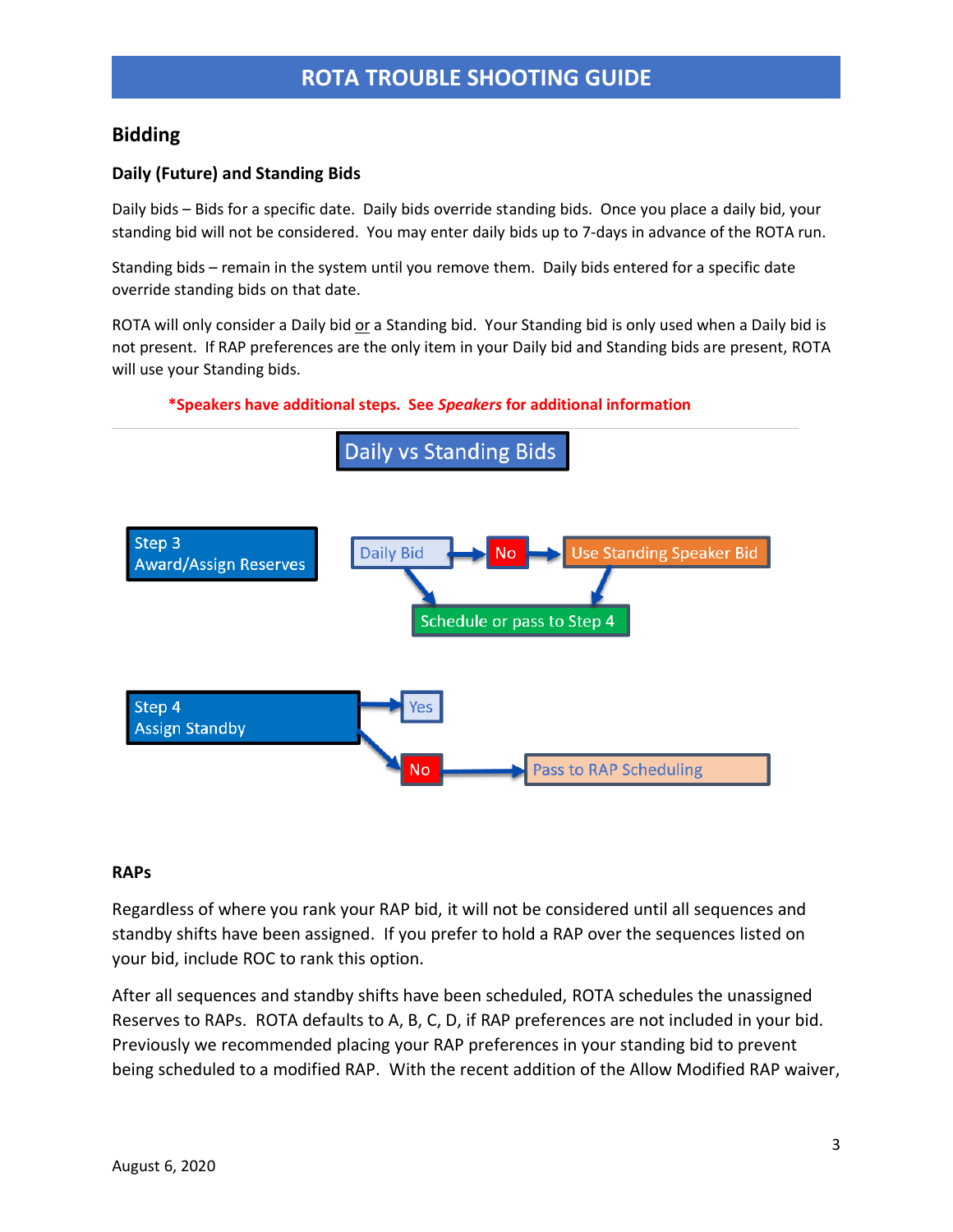this is no longer necessary. ROTA will not schedule you to a modified RAP unless the Modified RAP waiver is checked.

### **ROC (Remain on Call)**

If your preference is to be scheduled to a RAP (the last scheduling step), you should include ROC in your bids. ROTA processes your bids, including ROC, according to your ranked preferences. A ROC bid is a request to be skipped during the Award/Assign Sequences step. You can ROC if your grouping is open, or when junior reserves are available in higher groupings.

\*ROTA only awards once. If awarded ROC, your ballot is complete. If your seniority requires you to be assigned a standby shift in Step 4, ROTA will not look at your bids to see if a Standby shift was included.

| <b>Bid Name/Description</b> | Orig Dt | <b>Bid Item</b>  |  |
|-----------------------------|---------|------------------|--|
| 1/14/20                     | 14Jan   | Remain on Call   |  |
| 1/14/20                     | 14Jan   | Generic Sequence |  |
| 1/14/20                     | 14Jan   | Standby          |  |
| 1/14/20                     | 14Jan   | RAP              |  |

#### **RAP Distribution**

After building the next month's sequences, Manpower Planning sends the percentage of Reserves required in each Grouping/RAP to Crew Scheduling. The number of Reserves assigned to each RAP is based on these percentages. Below is a generic example of the charts used to determine the number of Reserves required for each RAP.

| 2 Days     | <b>RAPA</b> | <b>RAPB</b> | <b>RAPC</b> | <b>RAP D</b> | 3 Days     | <b>RAPA</b> | <b>RAPB</b> | <b>RAP C</b> | <b>RAPD</b> |
|------------|-------------|-------------|-------------|--------------|------------|-------------|-------------|--------------|-------------|
| <b>NSP</b> | 35%         | 25%         | 25%         | 15%          | <b>NSP</b> | 35%         | 15%         | 35%          | 15%         |
| GE         |             | 0           | 0           | 0            | GE         | 0           |             | 50%          | 50%         |
| FR         |             | 0           | 0           | 0            | FR         |             |             | 0            |             |
| SP         | 50%         | 50%         | 0           | 0            | SP         | 30%         | 30%         | 25%          | 15%         |
| cc         |             | 0           | 0           | 0            | CC         |             |             | $\mathbf 0$  | 100%        |
| CM         |             |             |             | 0            | <b>CM</b>  |             |             | 50%          | 50%         |

# <span id="page-3-0"></span>**Waivers**

#### **Allow Modified RAP**

If you would like to be awarded a modified RAP following a sequence or standby assignment, use the *Allow Modified RAP Award* waiver. A modified RAP award is at Crew Scheduling discretion. They will not modify a RAP if the start time is more than 3 hours into the RAP. This waiver only applies with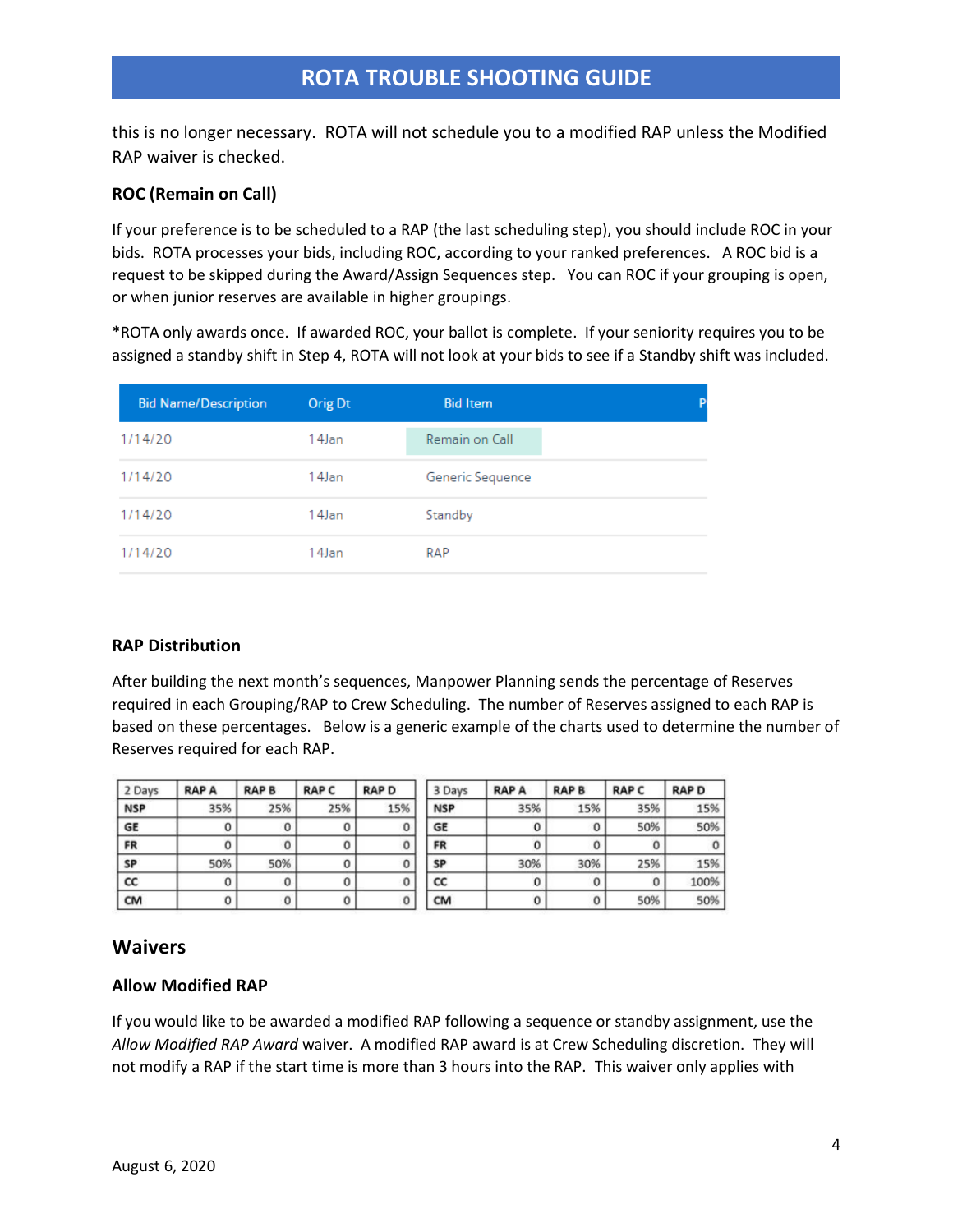sequence or standby to RAP. It does not modify 11 hours between RAPs. If you would like a RAP with less than 11 hours, use the *Waive 11 hours Between RAPs* waiver.

| $\Diamond$ Future Bids (ROTA)                                    |                                                                                                                                      |                  |                               |
|------------------------------------------------------------------|--------------------------------------------------------------------------------------------------------------------------------------|------------------|-------------------------------|
| $\mathbf{C}$<br>Waive 35/7<br><b>Waive 11 Hours between RAPs</b> | Award Waivers: Chosen waivers will apply to all specific and generic bids<br><b>Waive Home Base Rest</b><br>Allow Modified RAP Award | Award into FD/GD | Allow Multiple Sequence Award |

If actual operations provide less than 12 hours rest between an assignment and your legally assigned RAP, your RAP will be adjusted to begin 1 minute after your required rest. Contact Crew Scheduling within 1-hour of release if you would like to be moved to the next full legal RAP. Requests made more than an hour after release are at Crew Scheduling discretion.

#### **Waive 11 Hours Between RAPs**

JCBA Section 12.J.12.c provides 11 hours between RAPs *unless there are insufficient Reserves to cover a RAP*.

Rest between assignments is legal rest and can only be reduced if you waive Home Base Rest. "RAP11" is initially added as a legality, but if needed to meet the RAP distribution numbers, ROTA will apply the waiver in inverse seniority order.

ROTA schedules RAPs based on Groupings, RAP distribution numbers, legalities, and RAP preferences. The RAP Details Tab shows RAP legalities. Unless waived by the Reserve or due to RAP distribution numbers, the Reserve will show illegal for any RAP that does not provide 11 hours between RAPs.

| <b>Bid Details</b> |      |             |      |                         | Logic Details |   |                          |              |              |                 | <b>RAP Details</b> |   |              |            |  |
|--------------------|------|-------------|------|-------------------------|---------------|---|--------------------------|--------------|--------------|-----------------|--------------------|---|--------------|------------|--|
|                    |      |             |      |                         |               |   |                          | <b>RAP A</b> | <b>RAP B</b> | <b>RAP C</b>    | <b>RAP D</b>       |   |              |            |  |
|                    |      |             |      |                         |               |   |                          |              | Required     |                 | 9                  | 1 | $\mathbf{2}$ | $\circ$    |  |
| Grouping           | Days |             | Lang |                         |               |   |                          |              |              |                 |                    |   |              |            |  |
|                    | 2    |             |      |                         |               |   |                          |              |              |                 |                    |   |              |            |  |
| Waivers Applied:   |      |             |      |                         |               |   |                          |              |              |                 |                    |   |              | $\bigcirc$ |  |
| Seniority EmplD    |      | <b>Name</b> |      | Days AVL                | A             | B | <b>RAP</b><br>$\epsilon$ | $\mathbf{D}$ | Preference   | <b>Bid Type</b> | Result             |   | Report       |            |  |
|                    |      |             |      | $\overline{2}$          | V             | v | Y                        | Y            | <b>DCBA</b>  | Standing        | RAP A              |   | 0200/10      |            |  |
|                    |      |             |      | 2                       | Y             | v | Y                        | v            |              |                 | RAP A              |   | 0200/10      |            |  |
|                    |      |             |      | $\overline{\mathbf{c}}$ | v             | v | v                        | V.           |              |                 | RAP A              |   | 0200/10      |            |  |
|                    |      |             |      | $\overline{2}$          | v             | v | γ                        | Y            | ABCD         | Future          | RAP A              |   | 0200/10      |            |  |
|                    |      |             |      | 2                       | N             | N | Y                        | Y            | BDCA         | Standing        | RAP C              |   | 1100/10      |            |  |
|                    |      |             |      | 2                       | N             | N | Y                        | Y            |              |                 | RAP C              |   | 1100/10      |            |  |
|                    |      |             |      | $\overline{c}$          | N             | Y | Y.                       | Y            | <b>BCAD</b>  | Standing        | RAP B              |   | 0600/10      |            |  |
|                    |      |             |      | $\overline{z}$          | ٧             | v | Y                        | Y            | ABCD         | <b>Standing</b> | RAP A              |   | 0200/10      |            |  |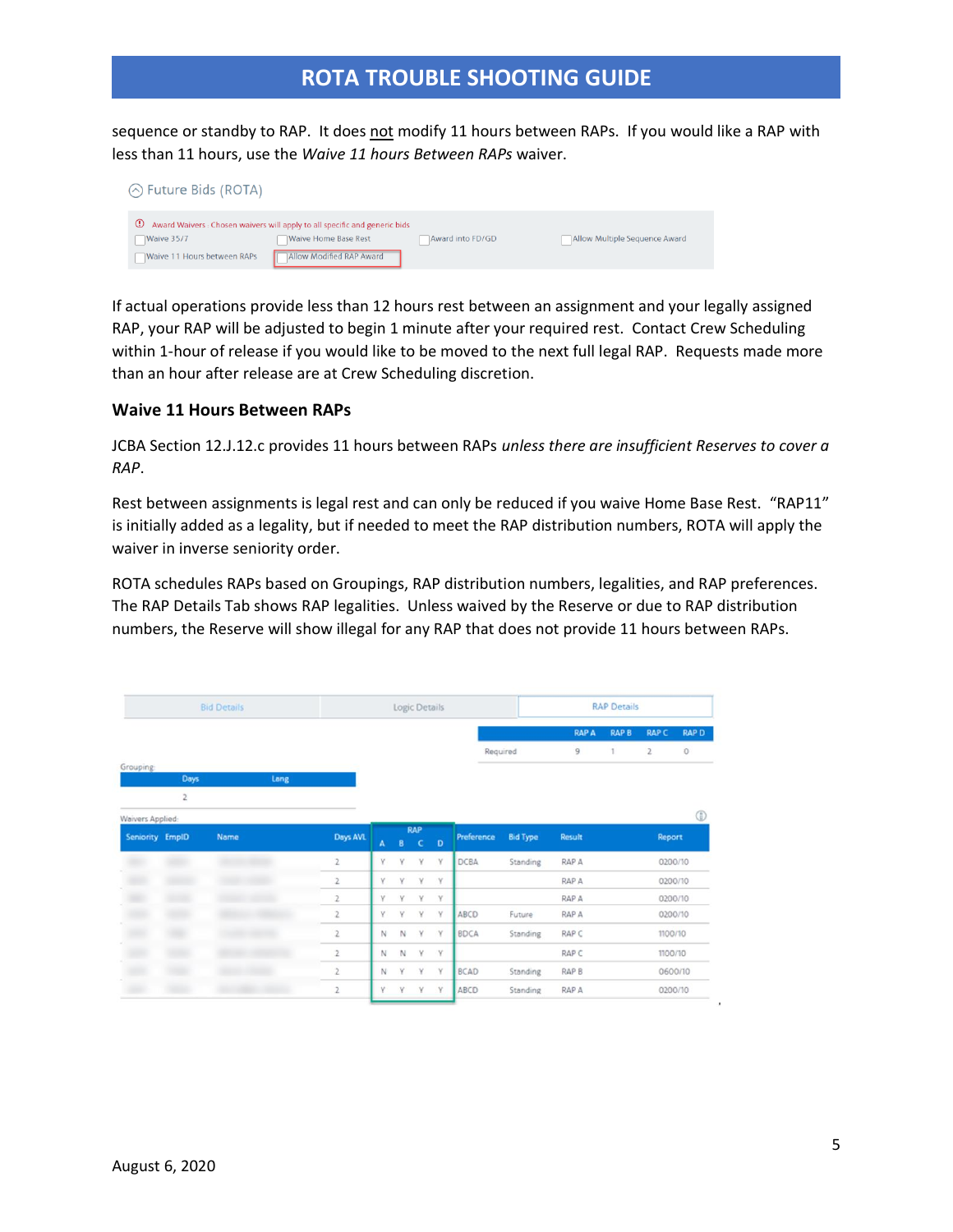## **Award into FD/GD**

This waiver is used when bidding for a sequence in ROTD that will take you into **or on** a FD/GD. ROTA will not award a carry-over trip that goes into a Lineholder's days off unless Award into FD/GD is checked.

## **35/7**

A reserve may not be scheduled to exceed 35 hours in 7 calendar days, including carry-over assignments, unless waived. Once waived, it applies for the remainder of the month.

# <span id="page-5-0"></span>**Bidding Standby**

Standby Shifts are published in the bid packages and can be viewed in the ROTA Starting Snapshot on Crew Portal.

#### **Standby bidding Criteria**

If you would like an evening standby shift, only use the criteria, *Report After*. Report After 1600, is a bid for any standby shift that reports between 1601 and 2359.

If you would like to have a morning standby shift, only use the criteria, *Release Before*. Release before 1200 is a bid for all standby shifts that report between 0000 and 1159.

If you want standby shifts that report within a window of time, start with the criteria, *Report After*, and then enter *Report Before*. Report After 1000 and Report Before 1200, narrows the possible standby shifts to those that report between 1001-1159.

Never combine Release and Report criteria together.

# <span id="page-5-1"></span>**Speakers**

ROTA only schedules Speakers to Speaker sequences. If ROTA cannot schedule a Speaker sequence to a Speaker Reserve, it will remain unscheduled.

Speakers are scheduled in Steps 1 and 2. The highest open position in the cabin is assigned/awarded to the Speaker. Only bids that have the Speaker box checked are considered in these first two steps.

If a Speaker is not needed to cover open Speaker sequences, he/she is passed to Step 3 and scheduled with Non-Speakers.

#### **Tips:**

If you do not want to be assigned a Speaker sequence in Step 1, add ROC to your bid with the Speaker box checked. If you are not needed to cover open Speaker sequences, you will be passed to Step 3 and processed with Non-Speakers.

To be considered for both Speaker and Non-Speaker positions on a sequence, add the sequence with the Speaker Bid box checked, and again without the Speaker Bid box checked.